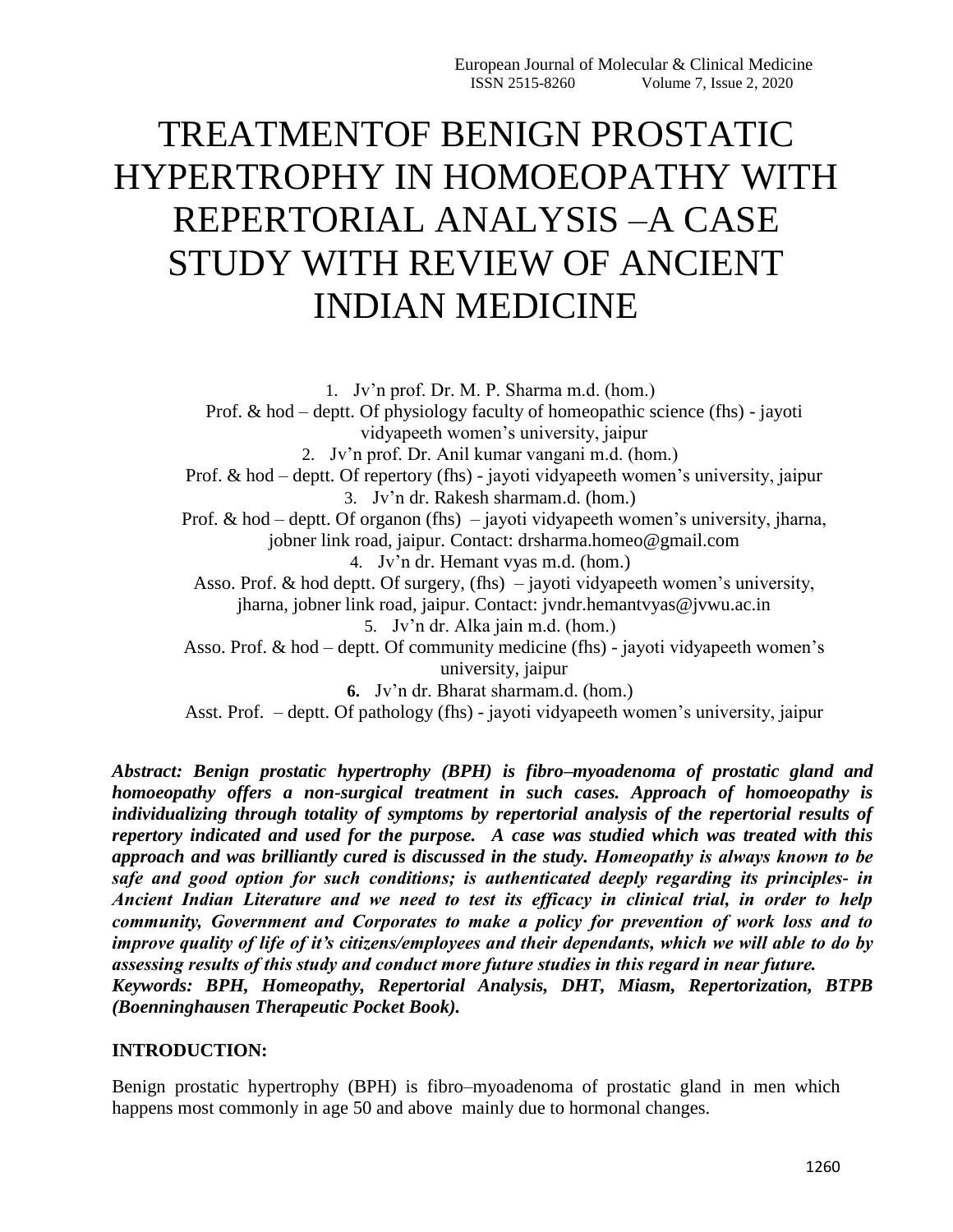Magnitude of the problem - approximately 50% of men of more than 50 years of age suffer from moderate urinary difficulties due to this disease process.



#### **Situation of Prostate gland with surrounding structures**

Courtesy: bhandarihomoeocare.weebly.com



Courtesy - www.anatomyqa.com

Men of all races and cultures are afflicted with this disease suggesting it to be unrelated to the environment or genetic background.

The choice of treatment in modern medicine is chiefly surgical rather then medical. Most sufferers are usually encountered with a search for non-surgical management of this distressing later complications.

Thus, I intended to study the efficacy of homoeopathic medicines in the treatment of a case of benign prostatic hypertrophy.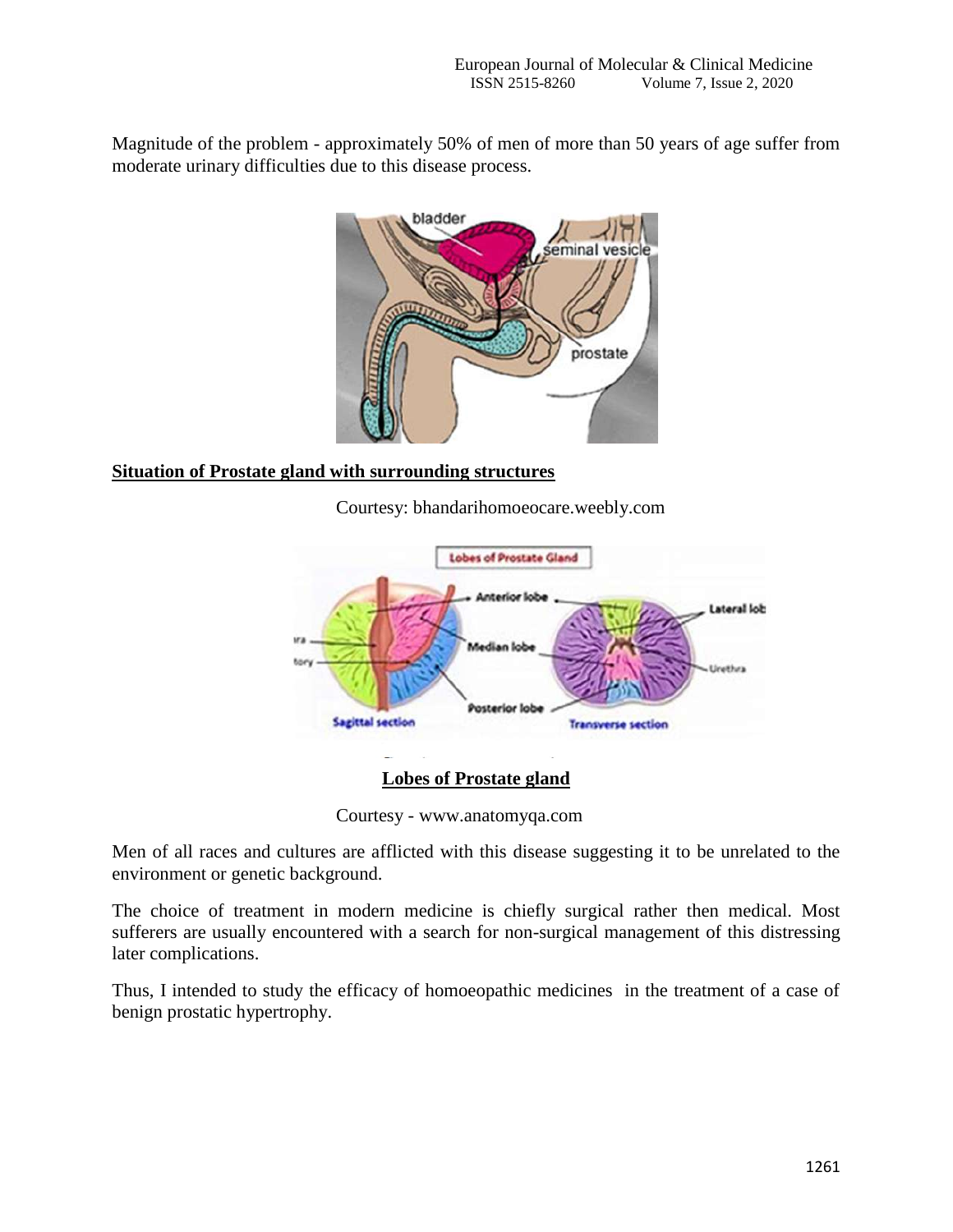#### **AIMS AND OBJECTIVES:**

Aim: To study the clinical effects of Homoeopathic medicines and its basis in ancient Indian literature in the cases of Benign prostatic hypertrophy.

Objectives:

- (a)To assess the scope of repertorial analysis from indicated repertory in the cases of benign prostatic hypertrophy.
- (b)To assess the miasmatic influence in the cases of benign prostatic hypertrophy.

#### **SIGN AND SYMPTOMS:**

Clinical features of benign prostatic hypertrophy depends upon the lobes affected. These are variable and are as follows:-

#### **Frequency**

It is an earliest symptom. At first it is nocturnal. Frequency at this stage is probably due to vesical introversion of sensitive prostatic mucous membrane fromintravesical enlargement of prostate. Later it is experienced both in day and night.

#### **Urgency**

When the bladder sphincter becomes stretched, a little urine escapes into the normally empty prostatic urethra, causing an intense reflex desire to void.

#### **Dribbling**

In the later stage residual urine increases, frequency becomes more and more evident and there is terminal dribbling.

#### **Difficulty in micturition**

Patient strains and wait for micturation patiently.

#### **Weak Stream**

Stream is variable, weak, tending to stop and start, and dribbles towards the end of micturation .

#### **Pain**

Pain occurs in case of cystitis and on acute retention of urine. When hydronephrosis occurs there may be a dull pain in loins. Occasionally there may be fullness in rectum or felling of weight in perineum.

#### **Acute retention**

This may be the first symptom, compels the patient to get relief because it produces intense pain.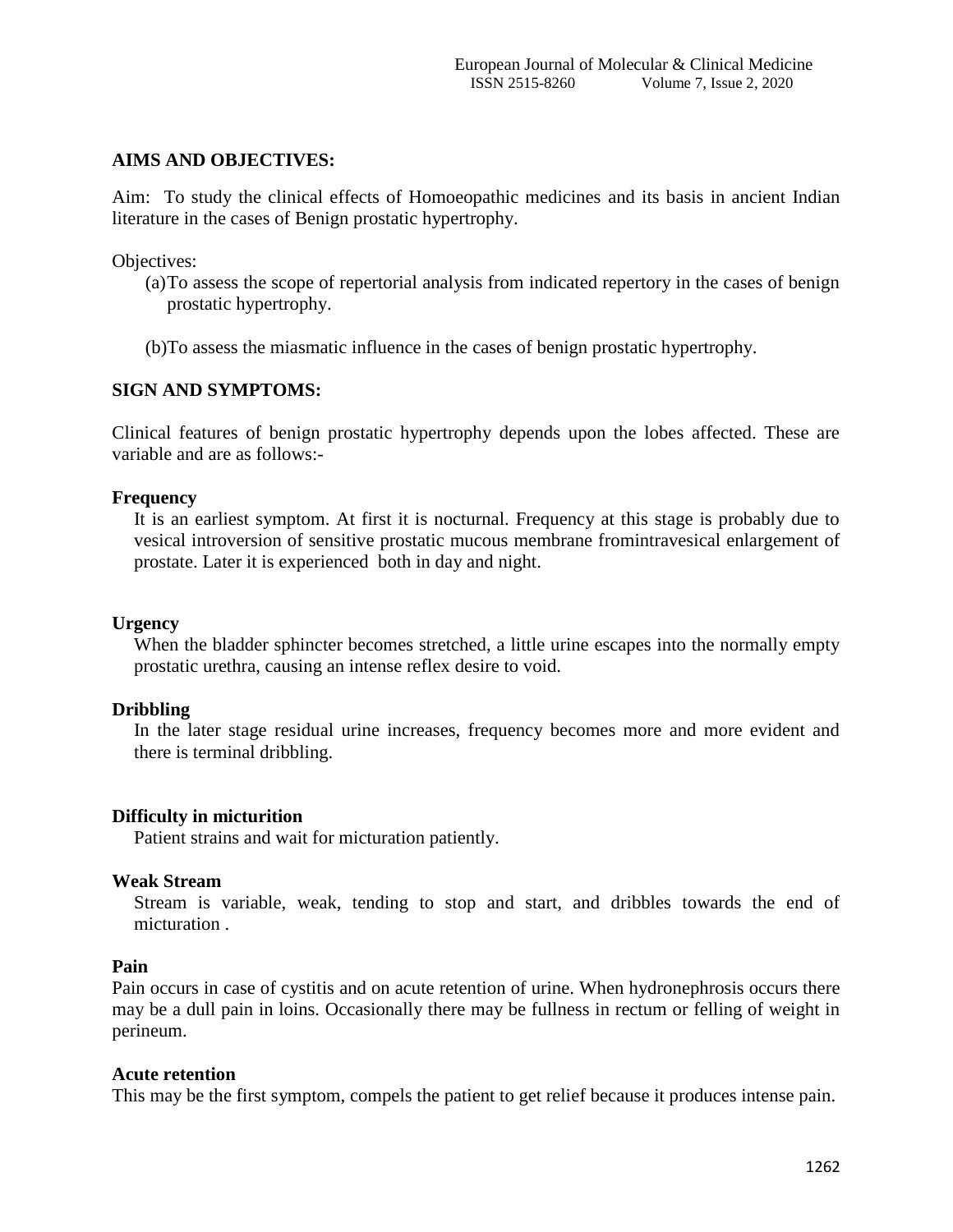#### **Retention with overflow**

Urine dribbles and patient complaints swelling in hypogastrium.

#### **Haematuria**

A drop of blood comes out at beginning or end of micturation. Occasionally profuse haematuria occurs due to rupture of prostatic vein.

#### **Renal insufficiency**

In later stage, patient gives the signs of renal failure.

#### **CLINICAL EXAMINATION**

On inspection, palpation and percussion a varying degree of retention may be present in old sufferers. There may be tenderness and enlargement of kidney on palpation of renal areas.

Dirty brown tongue and urine of low specific gravity indicates considerable degree of renal insufficiency.

**Per-rectal examination:** It is carried out in absence of full bladder, bimanually in the dorsal position. In benign enlargement of lateral lobes, increase in their size is evident.

#### **HOMEOPATHIC VIEW POINT**

Benign prostatic hypertrophy comes under 'One Sided Diseases' according to Dr. Hahnemann's classification as described by him in his book 'Organon of Medicine' in aphorisms 172-184.

In comparison to the above mode of treatment, the homeopathic approach is much safer and effective alternative; as the treatment is based upon the holistic approach e.g. treat the patient as a whole

Homeopathy has a basis in Ancient Indian literature as follows:

*BhagvadPuran (3500 BC) which recognizes law of Similia as described in a dialogue between Narad and Maharishi Vyas which says, "The curative drug would be the one having the capacity to produce a similar disease…."*;

*Ayur-veda recognizes "VishasyaVishamAushadham" which means - Poison is neutralized by poison; about 5000 years back; and* 

*ShushrutSamhita in 600 BC recognizes as "SamahSamamShamayti – means similar will be estinguished by use of similars.*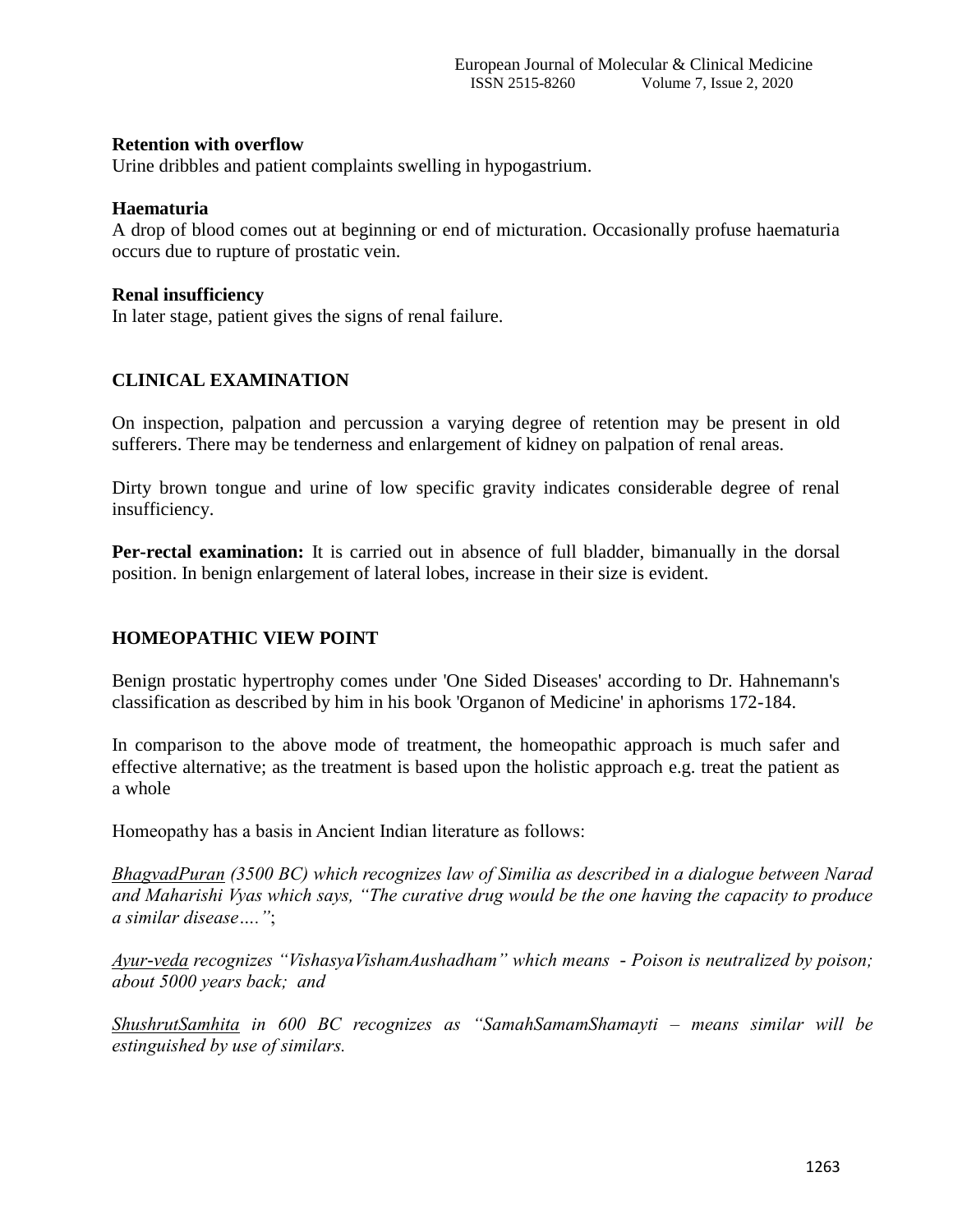*Ancient Indian poet Kavi – Kalidasa in Ist Century BC said "Shruyate hi puraloke, VishasyaVishamAushadham" means Whole world knows since old times – Poison is the Medicine for Poison".*

*Ancient Indian Medicines -* Various other herbal remedies such as Cernilton (Rye extract), SabalSerrulata(Saw palmetto), Pumpkin extract and Boerhaaviadiffusa have shown improvements in cases of BPH and homeopathy is utilizing them on similar base.

India has vast ethnobotanical knowledge since ancient times;In a study*"Effect of Boerhaaviadiffusa in experimental prostatic hyperplasia in rats"-* Root extracts of *B. diffusa* (100 mg/kg) significantly inhibited the prostate growth in experimentally induced BPH in Rats.Study in laboratory indicated that herbal extracts of Boerhaaviadiffusa has the ability to produce beneficial effect on prostatic smooth muscles, which would relieve the urinary difficulties in the disease<sup>15</sup>.

Bach et al.<sup>[57]</sup> randomized 476 men 1:1 to placebo or a pumpkin extract. Two extracts have been tested against standard therapy: saw palmetto against tamsulosin and a combination product (saw palmetto/stinging nettle root) against  $\Box$  nasterideboth trials revealed similar outcomes regarding symptoms, Qmax, and PVR between the plant extract and standard therapy.

[57] randomized 476 men 1:1 to placebo or a pumpkin extract. Two extracts have Bach etal. been tested against standard therapy: saw palmetto against tamsulosin and a combination product (saw palmetto/stinging nettle root) against **Inasterideboth** trials revealed similar outcomes regarding symptoms, Qmax, and PVR between the plant extract and standard therapy.

Bach et al. [57] randomized 476 men 1:1 to placebo or a pumpkin extract. Two extracts have been tested against standard therapy: saw palmetto against tamsulosin and a combination product (saw palmetto/stinging nettle root) against  $\Box$ nasterideboth trials revealed similar outcomes regarding symptoms, Qmax, and PVR between the plant extract and standard therapy. [57]

Bach et al. randomized 476 men 1:1 to placebo or a pumpkin extract. Two extracts have been tested against standard therapy: saw palmetto against tamsulosin and a combination product (saw palmetto/stinging nettle root) against  $\Box$ nasterideboth trials revealed similar outcomes regarding symptoms, Qmax, and PVR between the plant extract and standard therapy. [57]

Bach et al. randomized 476 men 1:1 to placebo or a pumpkin extract. Two extracts have been tested against standard therapy: saw palmetto against tamsulosin and a combination product (saw palmetto/stinging nettle root) against  $\Box$ nasterideboth trials revealed similar outcomes regarding symptoms, Qmax, and PVR between the plant extract and standard therapy.

So homeopathy is deep rooted science by its principles and it's dynamic, single, simple, soothing homeopathic remedies are known for long having the curative power without side effects therefore was tested in this study.

### **Miasmatic Indication in B. P. H.:-**

Sycosis in the etiology of BPH, is clearly indicated when we analyze the hormonal factor in development of B. P. H.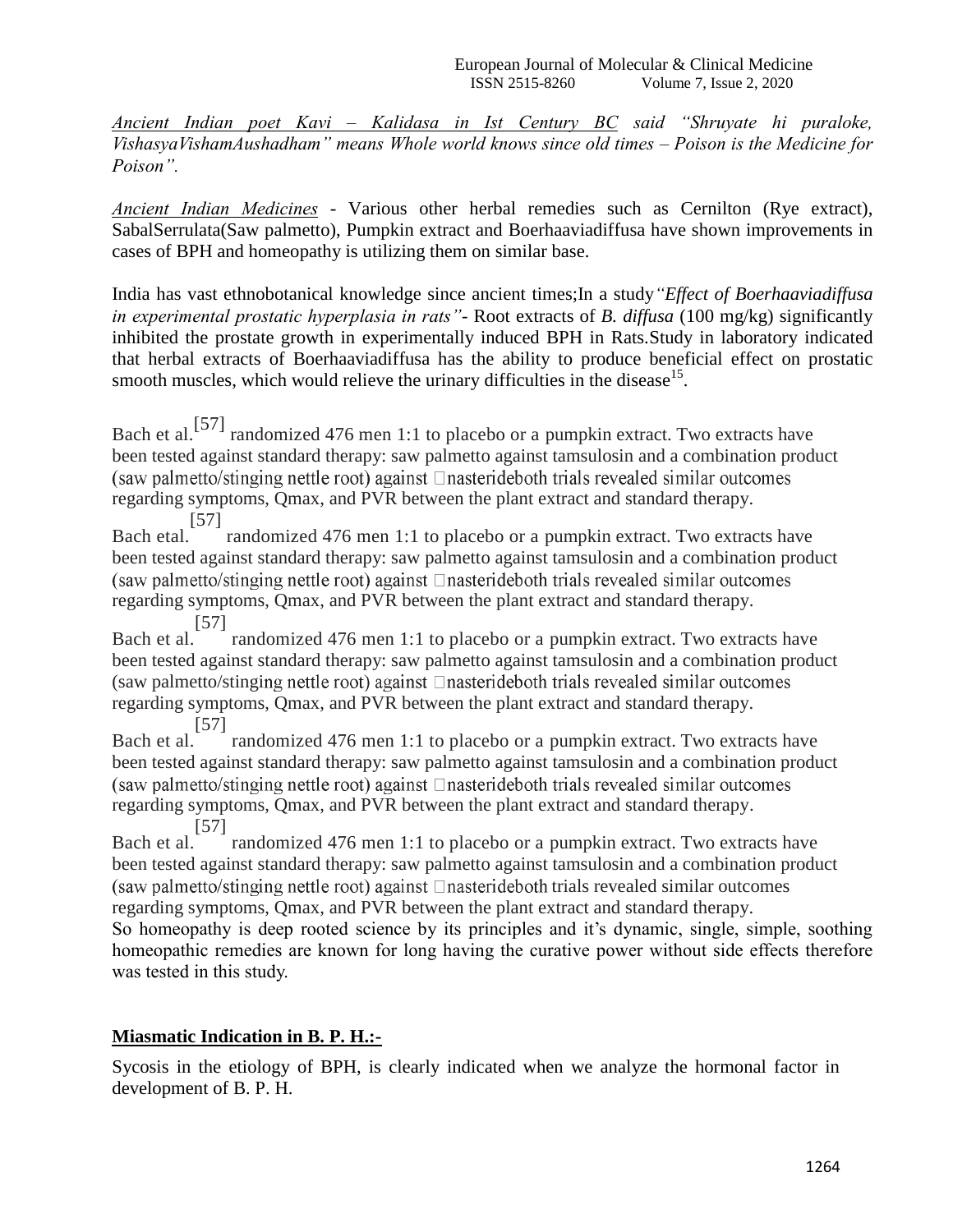With the advancement of age; the physiological decrease in the testosterone level, leads to, significant increase in the level of Estradiol, which sensitizes-the-prostate to the growthpromoting-effect of D.H.T.or Di Hydro-Testosterone.

The chronic venereal miasm is primarily manifested as a typical discharge from external urethral orifice, which when suppressed leads to the triggering or proliferation of cells, characterized by exaggerated cell growth or tissue growth. Hence the Genius of sycosis is to proliferate the tissues.

#### **MATERIAL AND METHODOLOGY**

#### **(1) Materials**

| (a) Project Site |            |  | : OPD of Jayoti Vidyapeeth Women's |  |
|------------------|------------|--|------------------------------------|--|
|                  | University |  |                                    |  |

- **(b)** Duration of Study : 6 months, w.e.f. 5.9.2019 to 4.3.2020
- **(c)** Procuring of Medicines:

Medicines were procured from reputed Homoeopathic Pharmaceutical Companies.

#### **(2) Methodology:**

**(a) Case Selection:**

Selection of cases of benign prostatic hypertrophy was done unbiased.

#### **(b) Inclusion Criteria:**

Diagnosed / undiagnosed cases of BPH wastaken into account irrespective of socioeconomic status, age, caste, religion & duration of illness.

#### **(c) Exclusion criteria:**

Patient with the history of idiosyncrasy were excluded from the study.

The patient who was not consenting taking the prescribed treatment regularly was excluded from the study.

#### **(d) Diagnostic Criteria:**

Clinical history: The case selected for clinical trial was diagnosed on the basis of

Ultrasonographic study of lower abdomen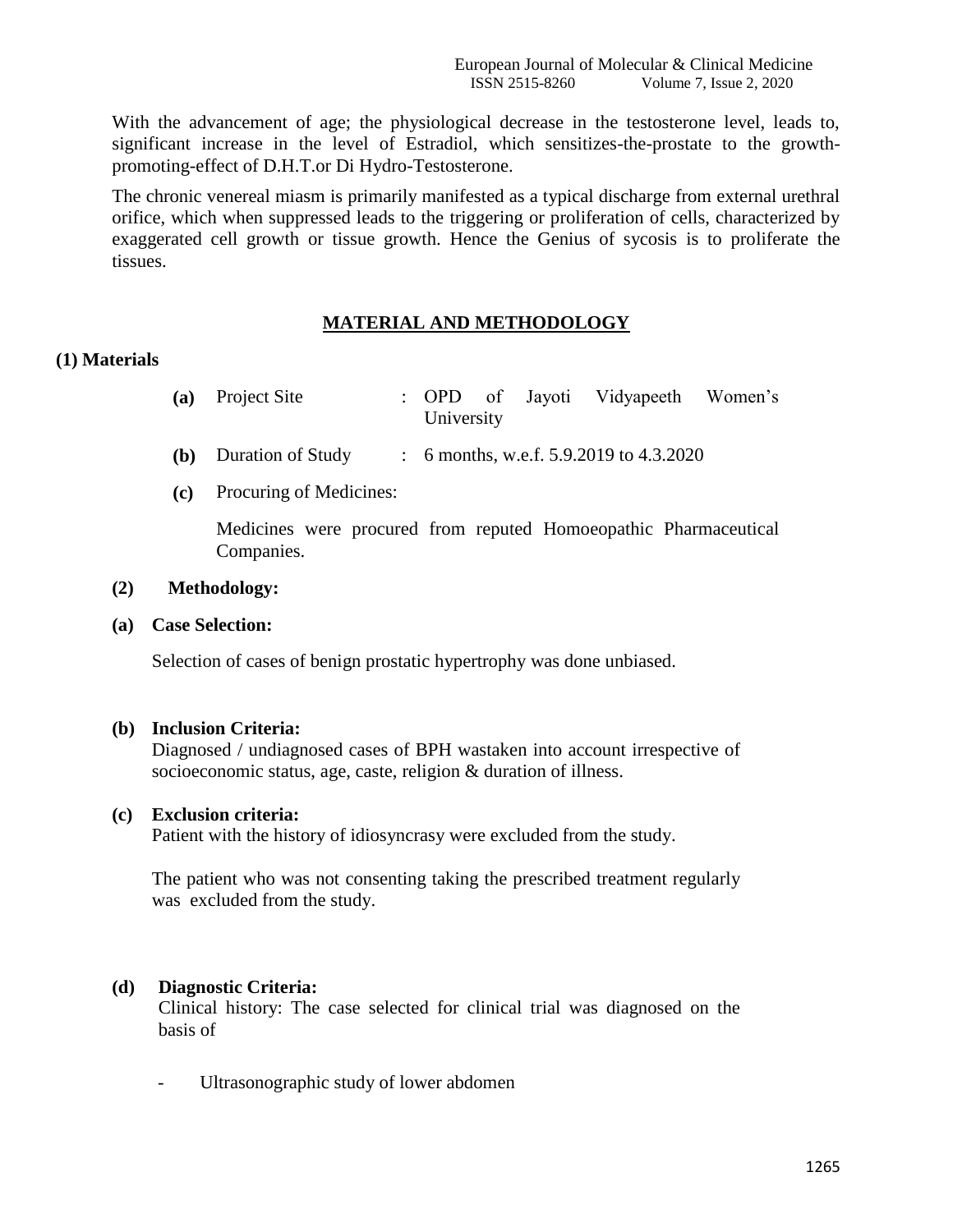- Per rectal examination

#### **(e) Case taking Proforma:**

Case taking proforma was especially designed for the purpose of study.

#### **(f) Case taking:**

A proper case taking was done on the proforma prepared for the study along with clinical examination.

#### **(g) Analysis & evaluation:**

After detailed case taking analysis & evaluation of symptoms was done.

#### **(h) Repertorization:**

Repertorization was done by using Boger - Boenninghausen's repertory by taking help of Hompath software version Firefly.

#### **(i) Selection of Medicine:**

Selection of Medicine was done on the basis of repertorial analysis and concept of totality.

#### **(j) Selection of Potency**

Selection of potency was done according to Homoeopathic concept.

#### **(k) Follow up**

Follow up of case was done at the interval of 3-7 days in Ist month then fortnightly in next two months.

#### **(l) Result Criteria :**

**Cure :** annihilation of all the sign and symptoms with the feeling of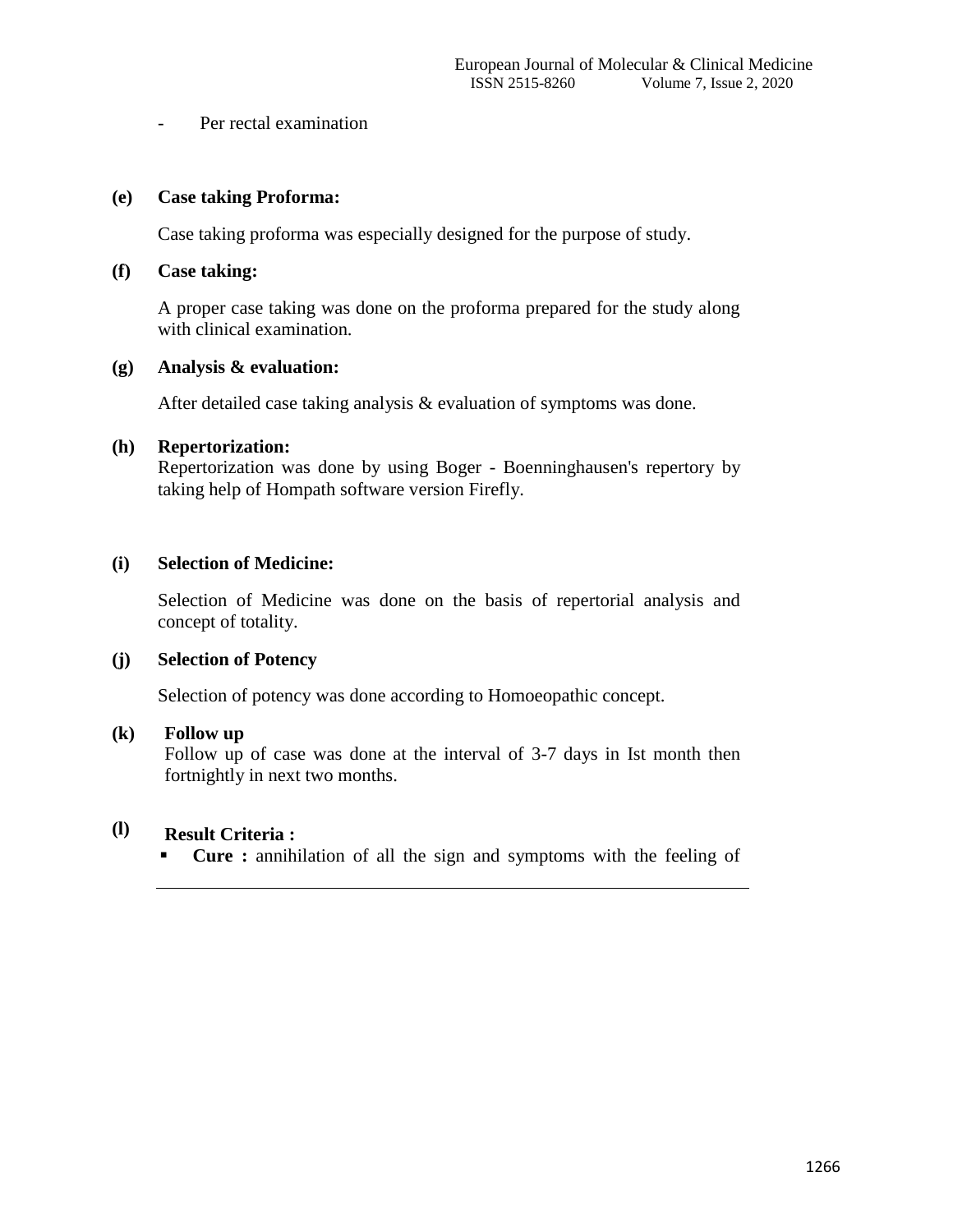mental and physical well being and no relapse of complaint, USG report showing marked reduction in size of prostate gland to almost normal.

- **Improvement :** relief in the suffering of the complaint and sense of feeling better in all the sign and symptoms for which the patient originally approached, USG report showing upto 50 percentile reduction in size of prostate gland to almost normal..
- **Status quo:** when there is no change in the sign and symptom of the patient in spite giving the medicines, USG report showing no reduction in size of prostate gland to almost normal.
- **Worse:** when there is no change in the condition of the patient instead he feels worse or aggravated, USG report showing further increase in size of prostate gland.

| <b>Date</b>          | : 01.10.2019           | <b>S. NO.</b> | : 02               |
|----------------------|------------------------|---------------|--------------------|
| <b>Name</b>          | : Mr. GhanShyam        | Age           | $: 56 \text{ Yrs}$ |
| <b>Religion</b>      | : Hindu Marital status | : Married     |                    |
| Occupation           | : Businessman          |               |                    |
| Per capita<br>income | $:$ Rs.20000/m         |               |                    |
| <b>Address</b>       | : Bagru Jaipur         |               |                    |

### **CASE STUDY**

### **PRESENTING COMPLAINTS**

Patient tells his story that 5 years back when he was travelling in a bus in night had urging for urine in the journey 4-5 times at least. He requested driver 3 times to stop the bus but out of embarrassed feeling in front of all travelers could not request again. He had to forceful retain the urine for 3 hours one time until bus reached midway stop and 5 hours for the next time until reached the destination. Had a very painful experience of restlessness and anxious feeling with intense thirst at that time. He couldn't sleep at all and developed a fear of similar situation of travel. *Has averse to company since then*.

Increased frequency of urination especially at night was developed after that. He has to hurry in order to urinate otherwise urine escapes. Sometimes he strains for urination but no urine passes, but certain drops with pain only. Unsatisfactory feeling after urination. Stream isfeeble . He has to wait for sometime before he starts urination for last 9 months. Feels very slight burning in urethra while passing urine.

### A**SSOCIATED COMPLAINTS**

Pain stitching type in knee joints for 3yrs < while beginning to move, winter and rainy weather.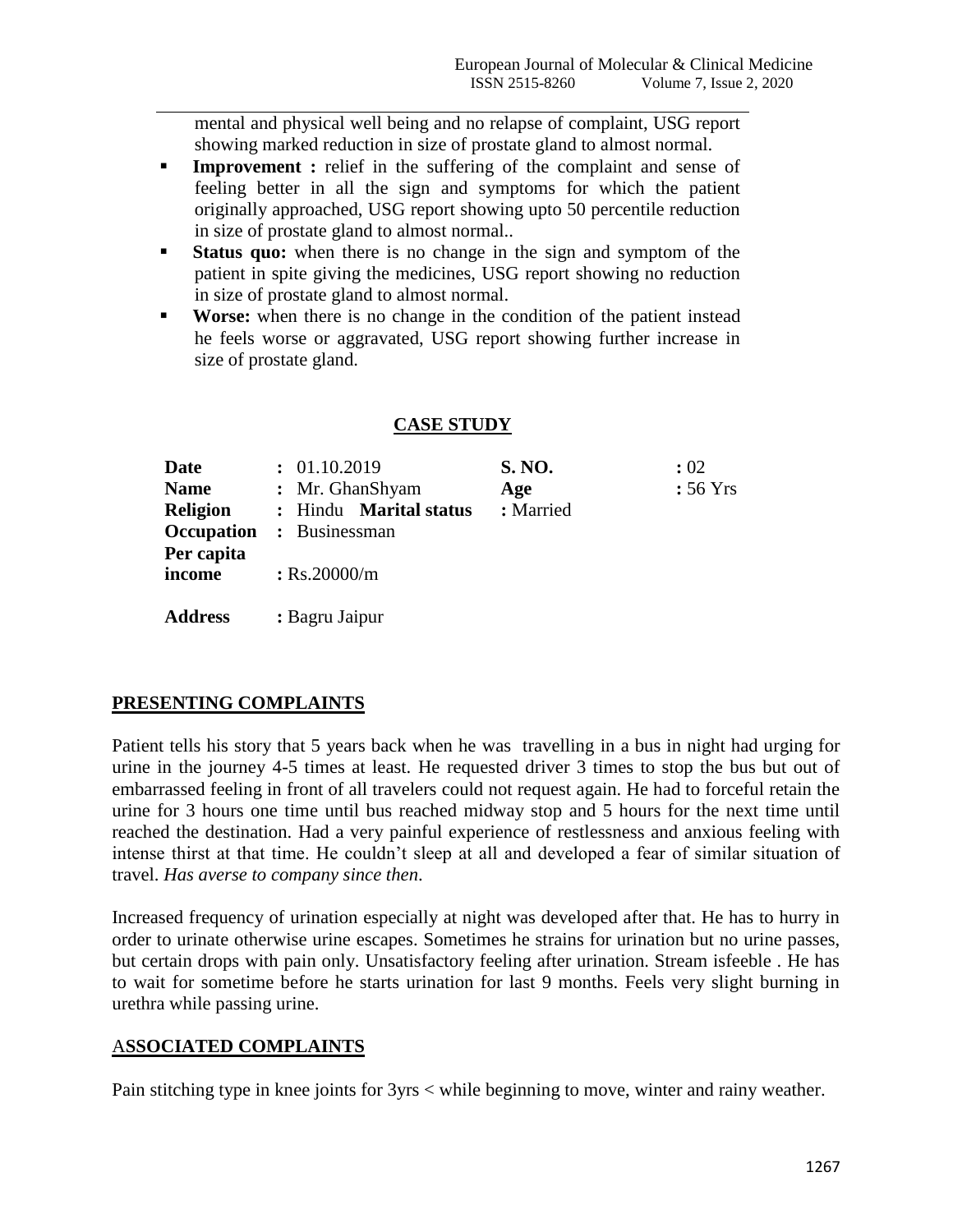### **PAST HISTORY**

Not particular.

### **FAMILY HISTORY**

**Father –** Bleeding piles.

## **PERSONAL HISTORY**

| <b>Diet</b>                                | : Vegetarian.                                                           |  |  |
|--------------------------------------------|-------------------------------------------------------------------------|--|--|
| <b>Appetite</b>                            | : Normal.                                                               |  |  |
| <b>Craving</b>                             | : Not particular.                                                       |  |  |
| <b>Aversion</b>                            | : Not particular.                                                       |  |  |
| <b>Thirst</b>                              | : Nothing significant.                                                  |  |  |
| <b>Stool</b>                               | : Not particular.                                                       |  |  |
| <b>Urine:</b>                              |                                                                         |  |  |
| Frequency                                  | - Increased especially at night.                                        |  |  |
| Flow                                       | - Retarded.                                                             |  |  |
| Quantity                                   | - Diminished.                                                           |  |  |
|                                            | Character(Color, Odor)-Light yellow, urinous odor.                      |  |  |
| Sediments, if any                          | - Not particular.                                                       |  |  |
| Blood, if any                              | - Blood absent.                                                         |  |  |
|                                            | Symptoms before urination - Strains before urinations, urgency wait for |  |  |
| sometimes before starts urinating.         |                                                                         |  |  |
|                                            | Symptoms during urination- Burning pain in urethra.                     |  |  |
| Symptoms after urination - Not particular. |                                                                         |  |  |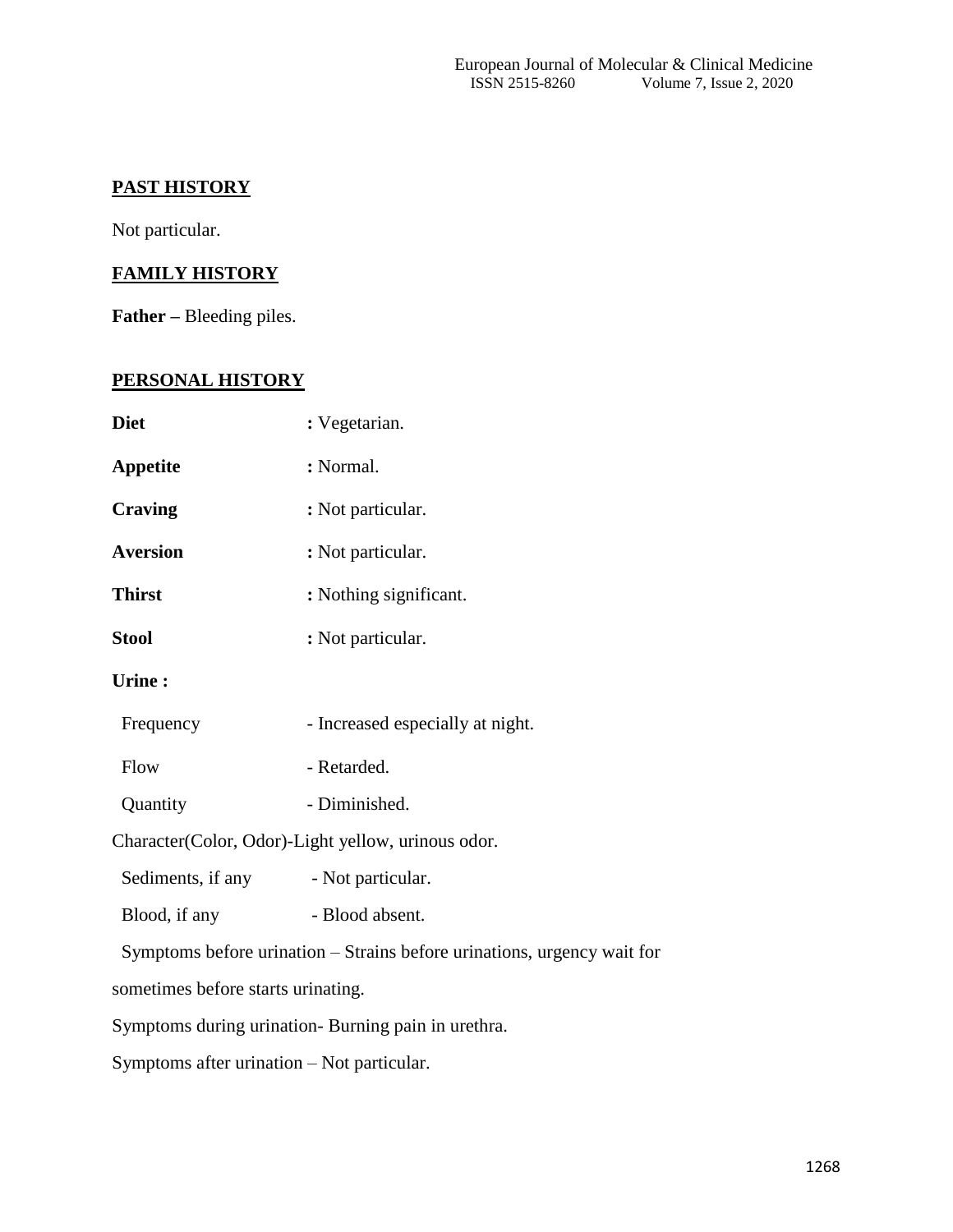| <b>Perspiration -</b> | Not particular. |
|-----------------------|-----------------|
| <b>Addiction -</b>    | Not particular. |
| Habit -               | Not particular. |
| Sleep -               | Not particular. |
| Dreams -              | Not particular. |
| <b>Thermals -</b>     | Not particular. |
| <b>Constitution -</b> | Not particular. |
|                       |                 |

### **SEXUAL HISTORY**

Not particular.

### **MENTAL SYMPTOMS**

**Will-** He always makes merriment – joking; *company averse to since complaints started*.

U**nderstanding-***Confusion on and off since urinary complaints started*

**Intellect** - Concentrationa little poor.

**Memory -**Not so strongas per age

### **GENERAL EXAMINATION**

| <b>Pulse rate</b> $-73/m$ .  | Heart rate 73/m.        |                            |
|------------------------------|-------------------------|----------------------------|
| <b>B.P.</b> $-110/70$ mm Hg. |                         | Respiratory rate $-18/m$ . |
| <b>Temperature</b>           | $-98.4$ <sup>o</sup> F. |                            |
| <b>Nails</b>                 | - Not particular.       |                            |
| Conjunctiva                  | - Not particular.       |                            |
| Hair                         | - Not particular.       |                            |
| <b>Tongue</b>                | - Not particular.       |                            |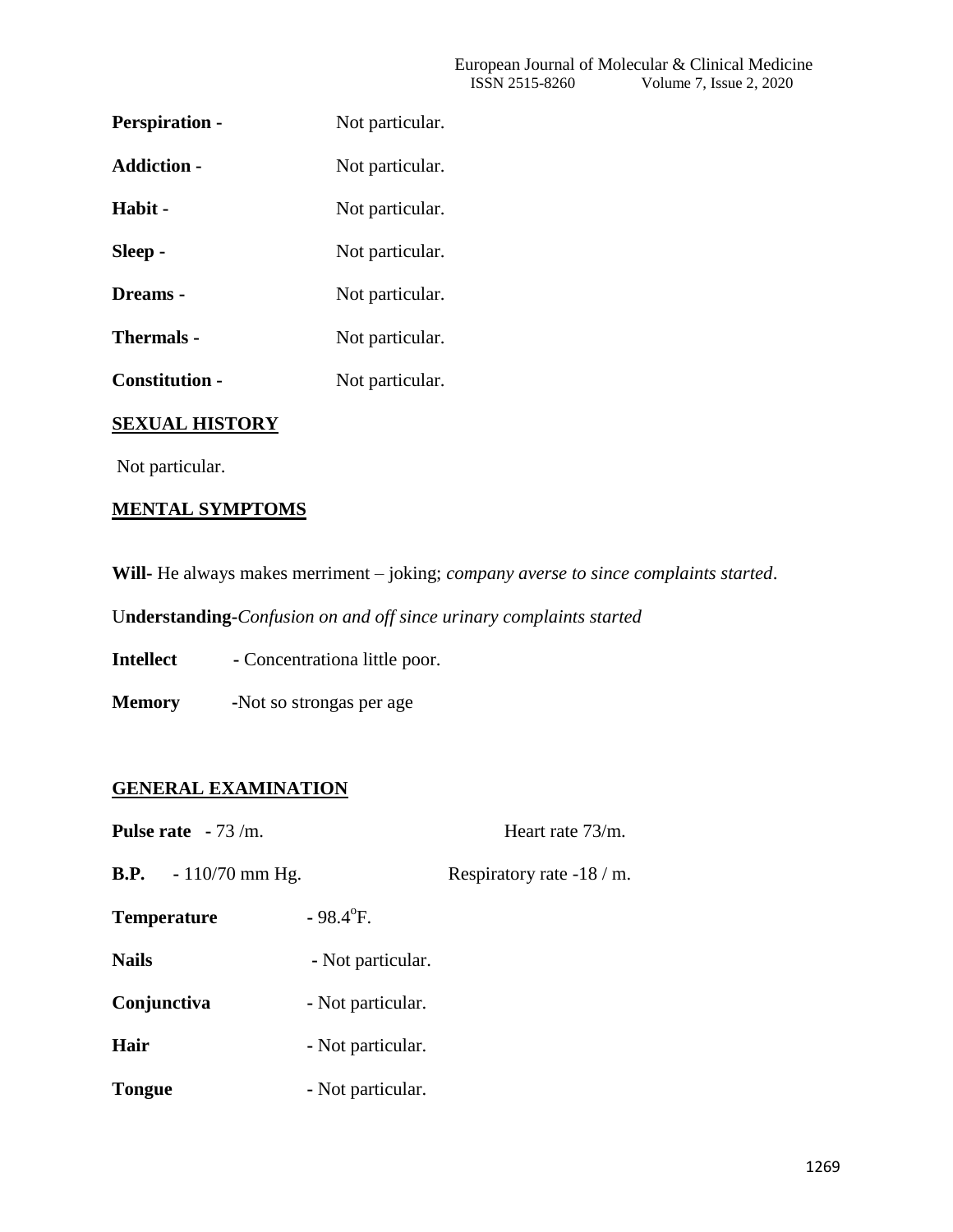**Saliva** - Not particular.

#### **SYSTEMIC EXAMINATION**

| <b>Respiratory System</b>      | - Not particular. |
|--------------------------------|-------------------|
| <b>Cardiovascular System</b>   | - Not particular. |
| <b>Gastrointestinal System</b> | - Not particular. |

**Genitourinary System -** Not particular.

#### **LOCAL EXAMINATION**

Per- rectal examination -

P/R examination was done after giving enema to patient. Prostate gland was enlarged, smooth, firm, tender, II grade hypertrophy.

### **PROVISIONAL DIAGNOSIS: BPH**

#### **INVESTIGATIONS**

USG findings- Prostate was enclosed. Size-4.7cmx4.3cmx4.4cm Weight - Approx 47gms

PVR - 73 ml



Enlargement of prostatic gland as shown in USG examination on 15/9/2020

#### **FINAL DIAGNOSIS**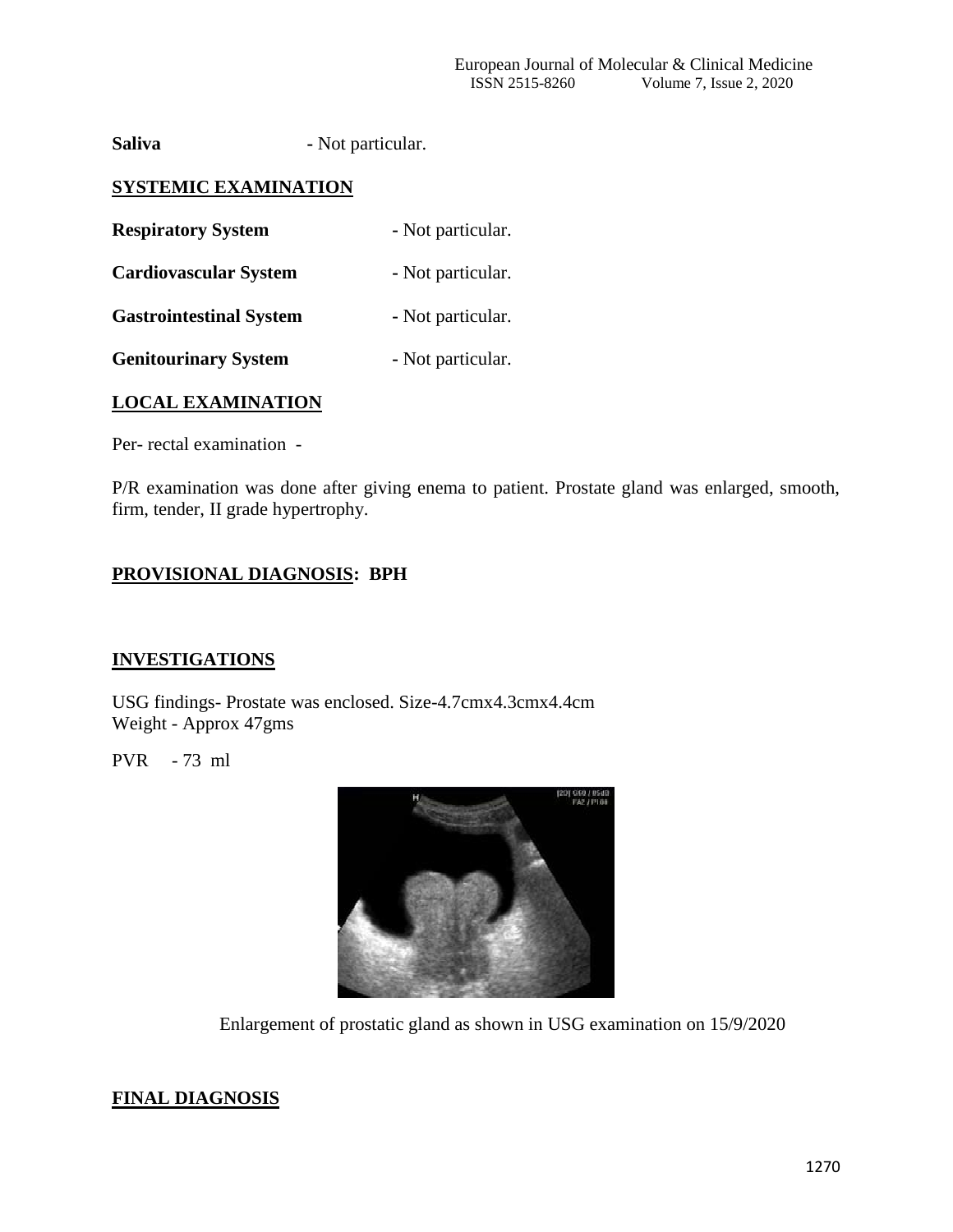#### **B.P.H. Grade III**

| <b>Presenting</b>              | Psora            | <b>Sycosis</b> | <b>Syphilis</b> | Tuber-           |
|--------------------------------|------------------|----------------|-----------------|------------------|
| <b>Complaints</b>              |                  |                |                 | cular            |
| <b>Increased frequency</b>     | $+$              | $++$           | $+++$           | $+$              |
| $\langle$ night                |                  |                |                 |                  |
|                                |                  |                |                 |                  |
| <b>Urgency</b>                 | $++$             | $^{+}$         | $+++$           |                  |
|                                |                  |                |                 |                  |
| Burning pain in urethra        |                  | $+++$          |                 |                  |
| while urination                |                  |                |                 |                  |
|                                |                  |                |                 |                  |
| <b>Stream feeble</b>           |                  | $+++$          |                 | $++$             |
|                                |                  |                |                 |                  |
| <b>Strain before urinating</b> | $^{+}$           | $^{+}$         |                 | $^{+}$           |
|                                |                  |                |                 |                  |
| <b>Prostate enlarged</b>       |                  | $+++$          |                 |                  |
|                                |                  |                |                 |                  |
|                                |                  |                |                 |                  |
| <b>Company aversion to</b>     | $\overline{+}$   | $++$           |                 |                  |
|                                |                  |                |                 |                  |
| <b>Confusion</b>               | $^{\mathrm{++}}$ | $\pm$          | $\pm$           | $^{\mathrm{++}}$ |

## **MIASMATIC EVALUATION**

### **RUBRICS SELECTED FROM B.T.P.B.**

- 1. Urine, mictuation, urging ineffectual, fruitless with, page 645
- 2. Urine, micturation- urging, irresistible hurried, page 626
- 3. Urine, micturation- drop by drop (strangury), page 626
- 4. Urine,micturation- urination,frequent too, night, page 628
- 5. Urine during urination, urethra burning in, page 632
- 6. Prostate gland, enlarged swelled, page 619
- 7. Lower extremities, Stiching pain knee, page 860
- 8. Lower extremities, < motion beginning of, page 877
- 9. General < weather, cold wet during, page 879
- 10. Mind, confused, Page 196
- 11. Mind, company aversion too, page 195

#### **REPERTORISATION: From Boenninghausen Repertory (BTPB) as Particulars are marked with concomitants and scanty mental symptoms as differentiating factor**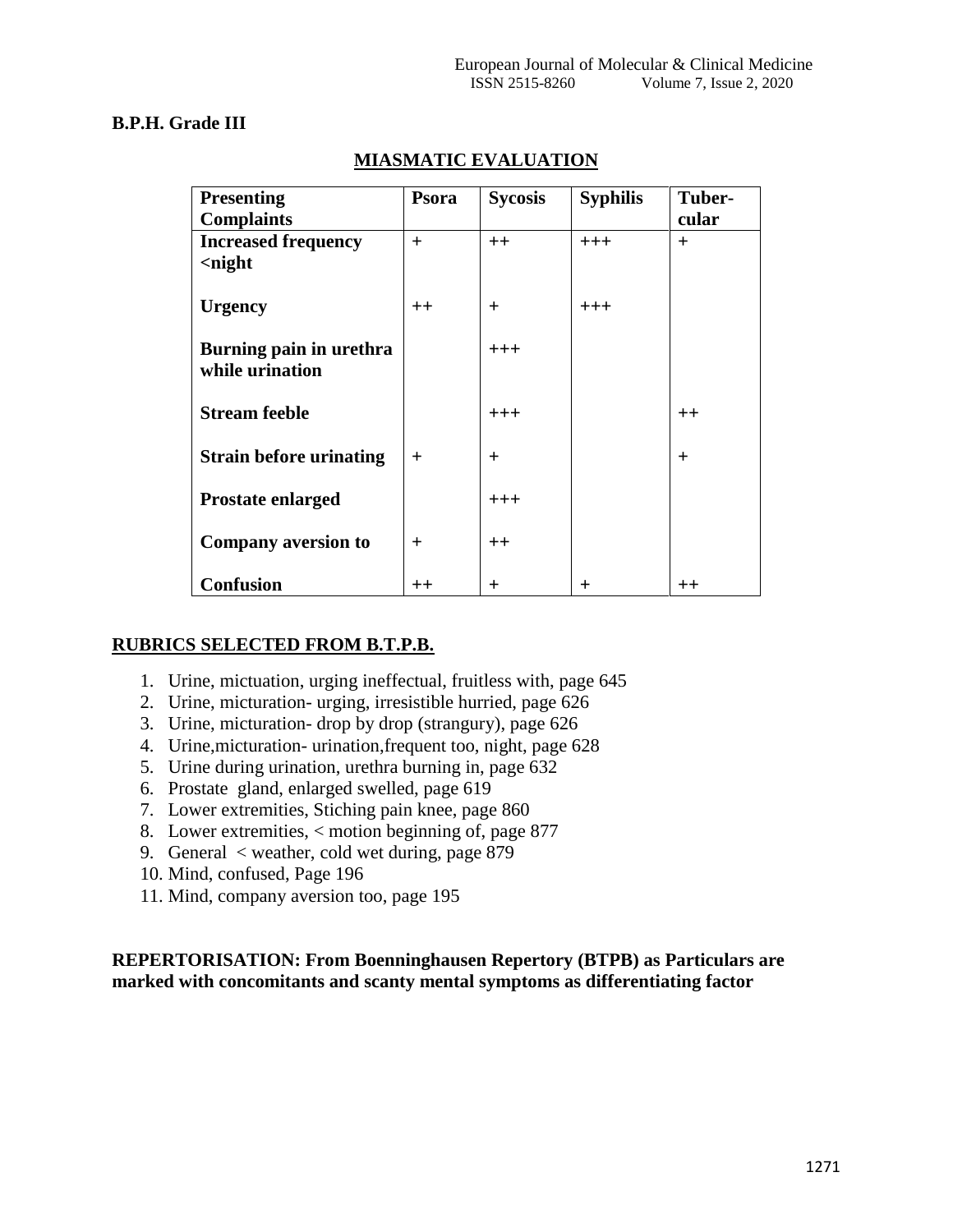|  | <b>Remedy Name</b>                                                    |
|--|-----------------------------------------------------------------------|
|  | <b>Totality</b>                                                       |
|  | <b>Symptoms Covered</b>                                               |
|  | Kingdom                                                               |
|  | [Boenning] [Urine]Micturition:Urging:Ineffectual, fruitless, with: (  |
|  | [Boenning ] [Urine]Micturition:Urging:Irresistible, hurried: (28)     |
|  | [Boenning] [Urine] Micturition: Urination: Drop: By drop (strangury): |
|  | [Boenning] [Urine] Micturition: Urination: Frequent, too: Night: (73) |
|  | [Boenning] [Urine]During Urination:Urethra:Burning in: (55)           |
|  | [Boenning] [Prostate gland] Enlarged, swelled: (6)                    |
|  | [Boenning] [Lower extremities]Stitches:Joint:Knee: (69)               |
|  | [Boenning] [Aggravation and Amelioration]Motion:At beginning o        |
|  | [Boenning] [Aggravation and Amelioration]Weather:Cold, wet, ag        |
|  | [Boenning ] [Vertigo]Concomitants:Confusion, bewildered, etc.: (31)   |
|  | [Boenning] [Mind]Company,:Averse to: (17)                             |
|  |                                                                       |



### **PRESCRIPTION:** Puls1000Singledose ; Placebo TDS

### **FOLLOW-UP:**

08.10.2003- No change in patient's complaints. Placebo was given.

15.10.2003- Feels physically and mentally well. Feeling comfort in urination. Placebo was given.

22.10.2003-Feeling more improvement in urinary symptoms . Constipation was relieved. Again placebo was given.

29.10.2003- Same condition as on previous visit. Pulsatilla 200 one dose was given. Placebo was also given.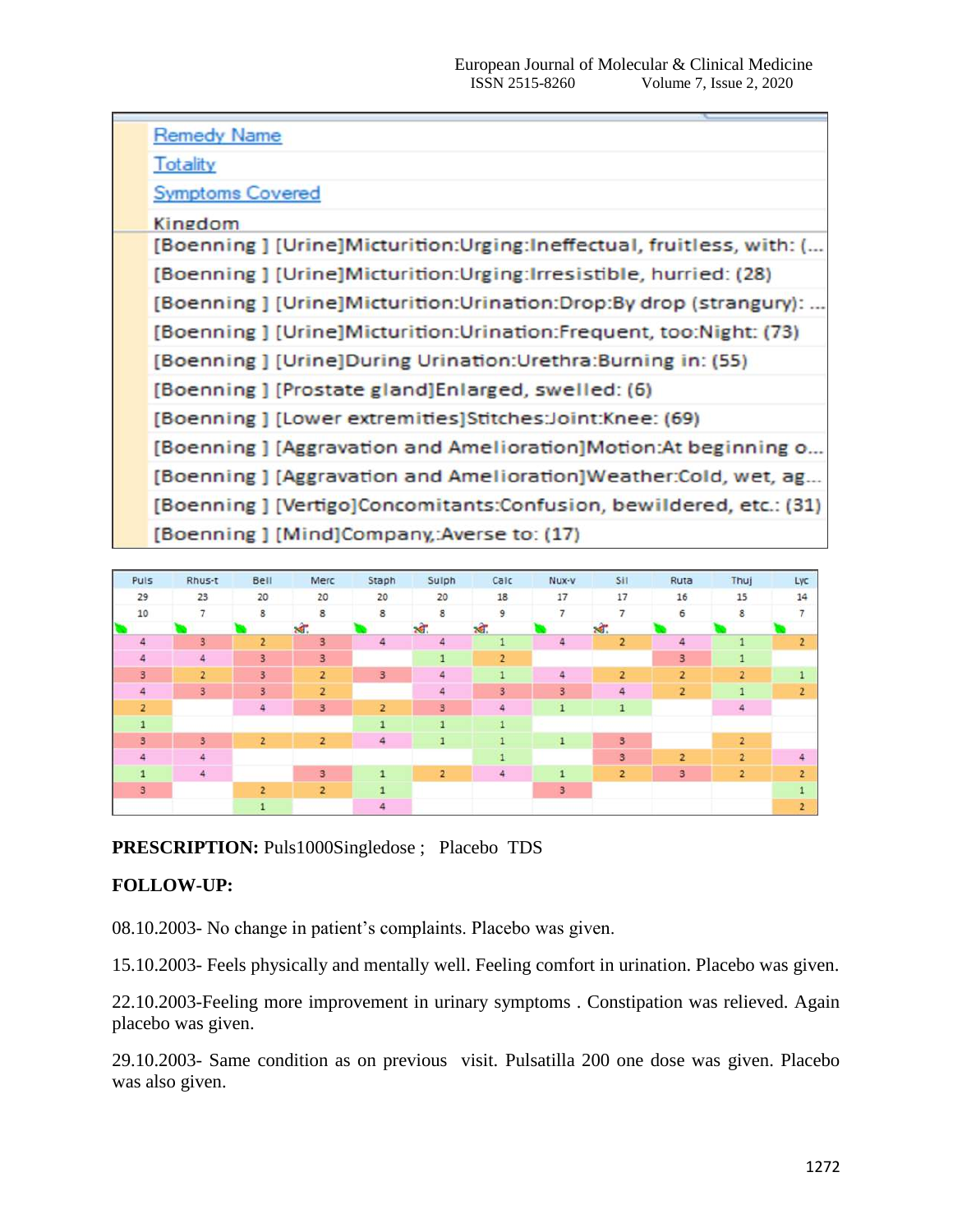13.11.2003- Night urinary frequency was reduced. Again placebo was given.

30.11.2003- Dribbling and straining was relieved completely patient is feeling better. Ultrasonographic study of prostate was advised.

30.12.2003- Now he can pass urine without any difficulty. Per rectal examination was done. Prostate was softer than earlier and it is non tender. Ultrasound study shows that size and wt of prostate was reduced. Now it was approx 4.4 cm x 4.3cm x 4cm in size & weight was 35 gms PVR 30 ml.

Finally Pulsatilla 10000 one dose was given.



Ultra sound examination on 2/3/2020 showed normal prostate gland

### **CONCLUSION:**

- The overall result of this study are encouraging and reveals that homoeopathic medicines have a promising effect and prove to be efficacious in especially upto II grade of prostatic hypertrophy.
- This study shows that surgery can be avoided in cases of BPH upto II grade, by homoeopathic treatment.
- In the case taken under the study the patient presented local symptoms related to prostate and wasalso having individualizing features related with physical generals and mental generals. Hence,it can be concluded that disease is not there in person rather person is there in disease therefore has accompanying general symptoms also with particular disease symptoms.
- Repertorial analysis is very useful tool in homoeopathy for treating the cases of B. P. H.
- Homeopathy is always known to be safe and good option for such conditions like cases of BPH; is *authenticated deeply regarding its principles- in Ancient Indian Literature* and we have tested its efficacy in this case study, in order to help community, Government and Corporates to make a policy for prevention of work loss and to improve quality of life of it's citizens/employees and their dependants suffering fro BPH, which we will able to do by assessing results of this study and conduct more future studies in this regard in near future.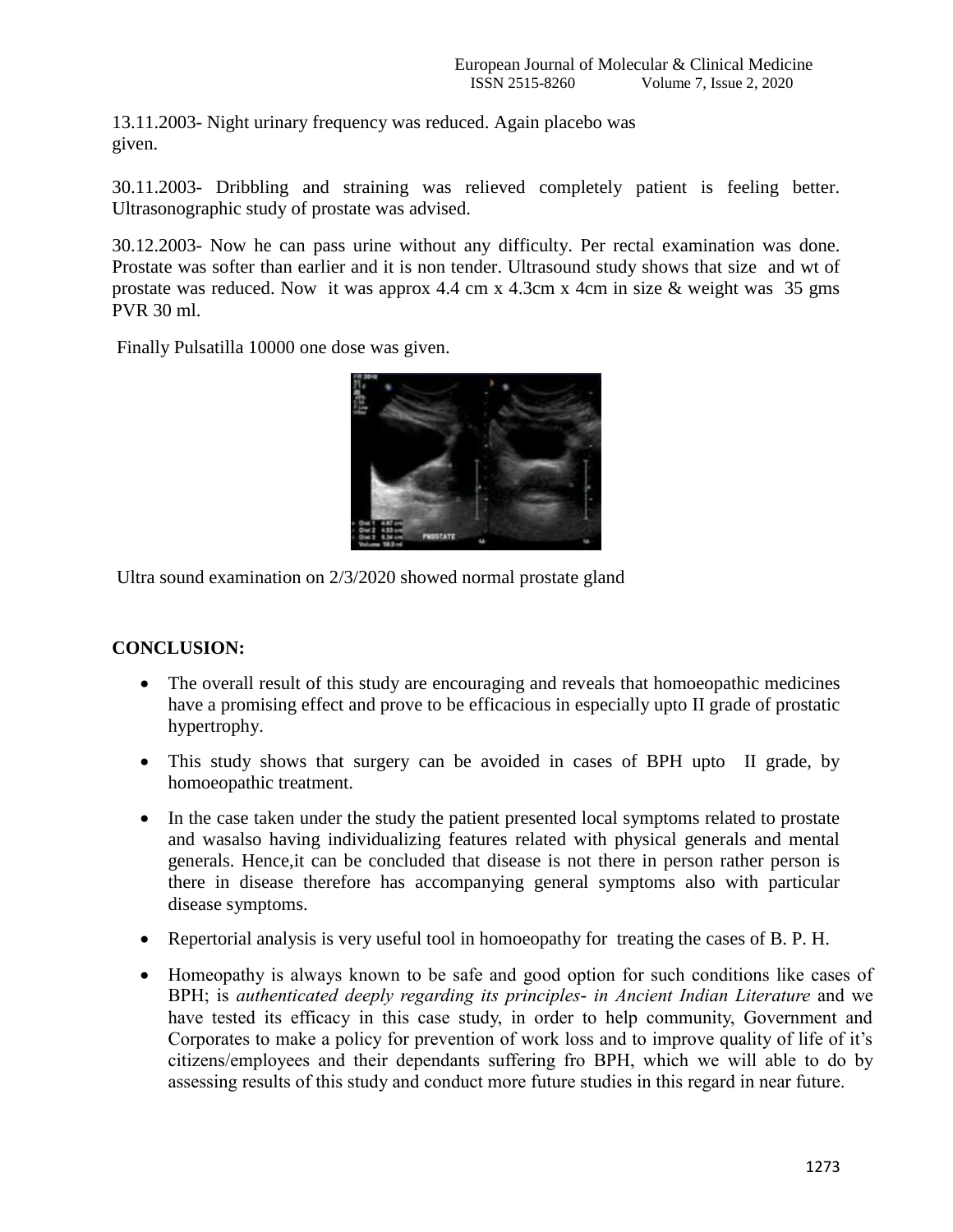#### **REFERENCES:**

- [1] Boenninghausen Carl Von, Therapeutic Pocket Book, B. Jain Publishers, New Delhi
- [2] Reddy GR, Oberai P, Singh V, Nayak C. Treating benign prostatic hyperplasia in elderly men with Homoeopathy – A series of eleven cases. Indian J Res Homoeopathy 2009;3:37-43.
- [3] ElShanti, A., Aldirawi, A., Mehjez, A., Zaida, M., Abu Nada, I., & Abu Nada, M. " The Prevalence and Severity of Gingivitis in High School Students in Gaza Strip - Palestine. *Journal of Medical Research and Health Sciences*, *3*(9) (2020), 1098-1105. <https://doi.org/10.15520/jmrhs.v3i9.256>
- [4] Simakerti, G. (2020). The The Spectrum of Audiovestibular Dysfunction with Down-beat Nystagmus in Aneurisma Anterior Inferior Cerebellar Artery Territory Rupture. *Journal of Current Medical Research and Opinion*, *3*(04), 439-440. <https://doi.org/10.15520/jcmro.v3i04.272>
- [5] Mann CV, Russell RC, Williams NS. The prostate and seminal vesicles. Bailey & Love's Short Practice of Surgery. 22nd ed. London: ELBS Publication; 1995. p. 971- 3, 975.
- [6] Dhingra N, Bhagwat D. Benign prostatic hyperplasia: An overview of existing treatment. Indian J Pharmacol 2011;43:6-12.
- [7] Gupta G, Singh JP, Tandon S, Singh S, Nayak C, Singh H, et al. Evidence based clinical study of homoeopathic medicines in patients with benign prostatic hyperplasia. American Jr Homoeopathic Med 2012;105:63-9.
- [8] Mzezewa, S., Setati, M., Netshiongolwe, T., & Sinoamadi, V. Prevalence of breast cancer in reduction mammoplasty specimens, in women of African origin: preliminary histology results at Mankweng and Polokwane hospitals. *Journal of Medical Research and Health Sciences*, *3*(10) (2020), 1109-1113.<https://doi.org/10.15520/jmrhs.v3i10.264>
- [9] Rahayu, S. E., Oktapianti, R., & Matondang , I. (2020). Ethnobotany survey of medicinal plants used for traditional maternal healthcare by Serawai tribe, Seluma district, Bengkulu - Indonesia. *Journal of Current Medical Research and Opinion*, *3*(04), 441- 448.<https://doi.org/10.15520/jcmro.v3i04.275>

[10] O berai P, Roja V, Ramesh D, Arya DD, Reddy GR, Sharma SK, et al. Homoeopathic medicines in the management of benign prostatic hyperplasia: A multicentric prospective observational study. Indian J Res Homoeopathy 2012;6:16-25.

[11] W

einstein C. Benign prostatic hypertrophy: Analysis and homoeopathic treatment. J Am Inst Homoeopathy 2008;101:149-55.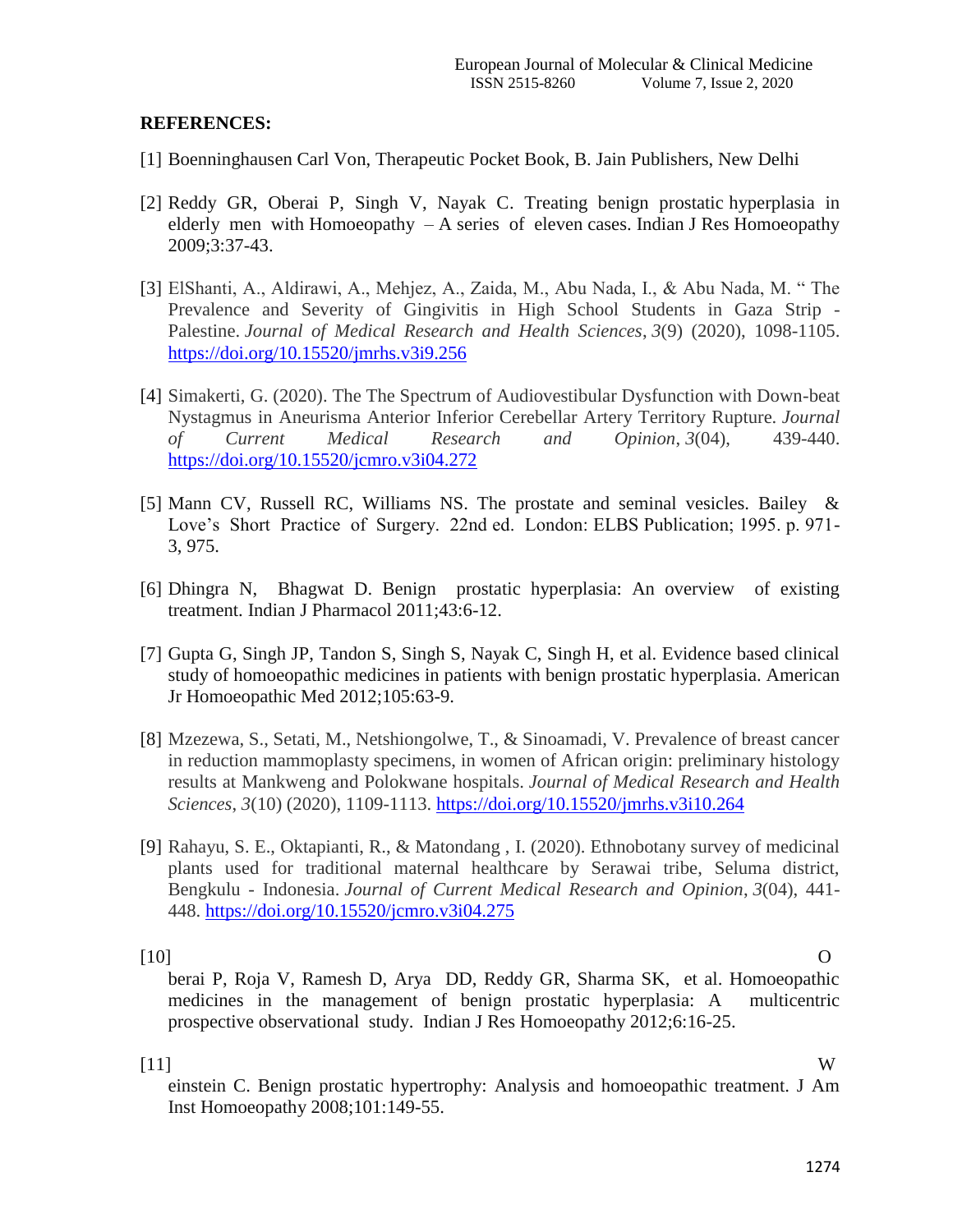#### $[12]$  A

hmed, M. S., Naznin, N., & Alam, M. J. "Adaptation of Apraxia Battery for Assessing the Patient with Apraxia. *Journal of Medical Research and Health Sciences*, *3*(10) (2020)., 1114-1123. https://doi.org/10.15520/jmrhs.v3i10.263

#### $[13]$  sh

arma, D. A., Kumar Sharma, D. B., Singh, D. R., Thaku, D. V., Jassal, D. S., & Raina, S. (2020). A Literature Review On Serious Pandemic Disease :- COVID-19. *Journal of Current Medical Research and Opinion*, *3*(09), 605-613. https://doi.org/10.15520/jcmro.v3i09.333

#### $[14]$  C

entral Council for Research in Homoeopathy. Homoeopathic therapy for lower urinary tract symptoms in men with benign prostatic hyperplasia: An open randomized multicentric placebo controlled clinical trial. Indian J Res Homoeopathy 2014;8:75-80. Available from: http://www.ijrh.org/text.asp?2014/8/2/75/135639. [Last cited on 2015 Dec 05].

#### $[15]$  S

chroyens F. Synthesis – RepertoriumHomoeopathicumSyntheticum. 9.1 Ver. New Delhi: B Jain Publishers (P) Ltd.; 2009.  p. 40, 112, 177, 231, 240, 1024, 1034, 1038, 1052, 1756, 1837, 1905, 1956-7, 2038, 2081.

 $[16]$  P atel R.P. Repertory of Miasms. Indian ed. Kottayam: Hahnemann Homoeopathic Pharmacy; 1996. p. 11,42,62,82,440,581,592,596,604,1154,1202,1230.

 $[17]$  E lShanti, A., EL syed Etewa, B., Dhair, A., & Abo Samra, N. " Risk Factor of Intra-Uterine Fetal Death in Gaza Governmental Hospitals:Case-Control Study (2018- 2019). *Journal of Medical Research and Health Sciences*, *3*(10) (2020). https://doi.org/10.15520/jmrhs.v3i10 .275

[18] P etrus, A. (2020). To Determine a Quality from Visum ET Repertum Needs a Living Victim in Rsud Posea Since 1st January 2015 Till 31st December 2018. *Journal of Current Medical Research and Opinion*, *3*(09), 625-630. https://doi.org/10.15520/jcmro.v3i09.335

#### $[19]$  H

ering C. The Guiding Symptoms of Our MateriaMedica. Reprint ed. Vol. VIII. New Delhi: B. Jain Publishers (P) Ltd.; 2005. p. 326-408.20. Boericke W. New Manual of Homoeopathic MateriaMedica and Repertory. 9th ed. New Delhi: B. Jain Publishers (P) Ltd.; 2000. p. 110-4, 493-7.

1275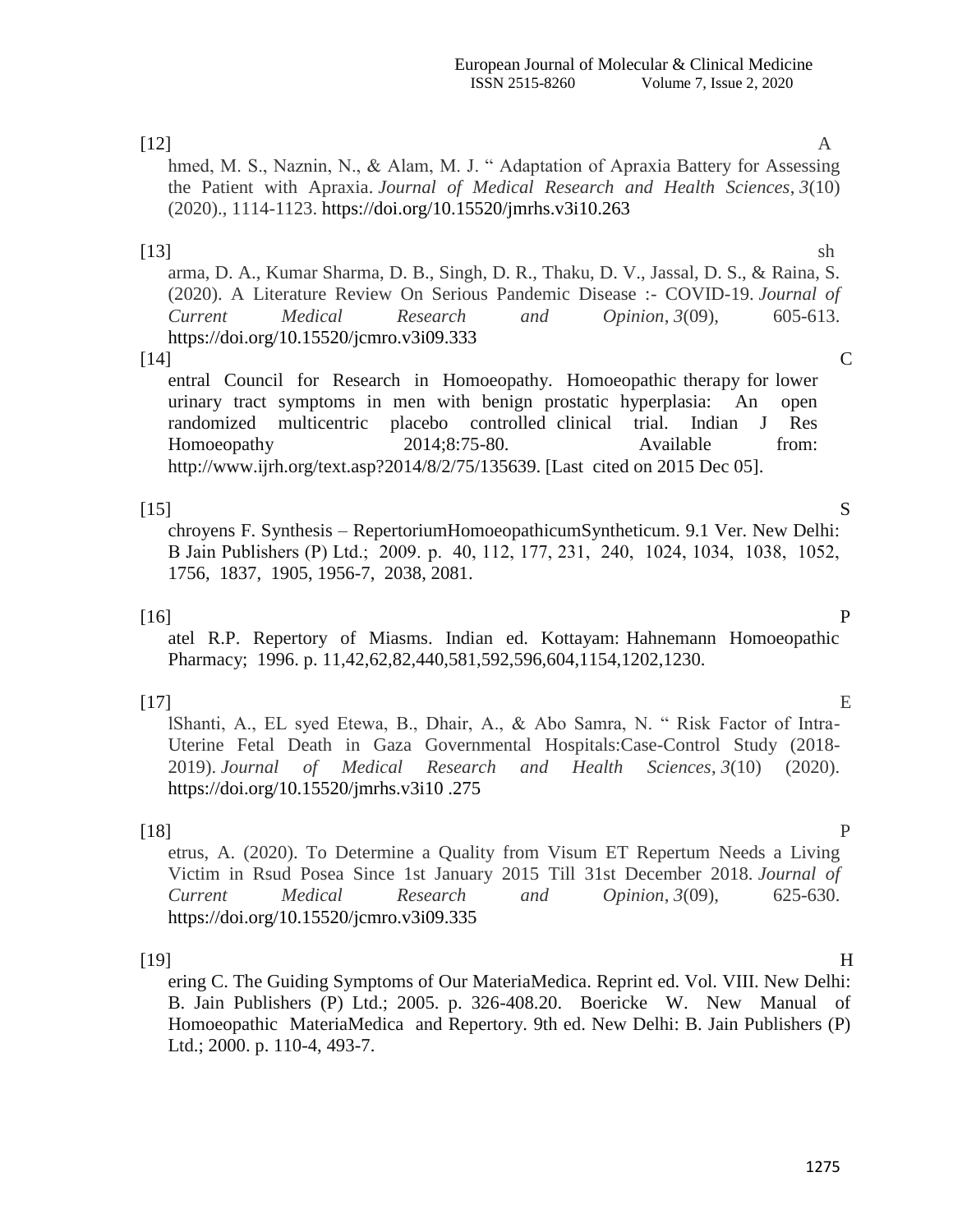### [20] A

llen HC. Keynotes and Characteristics with Comparison of Some of the Leading Remedies of the Material Medica and Nosodes. 6th ed. Calcutta: Modern Homoeopathic Publication; 2000. p. 52-4.

[21] M akhubele, H. D., & Bhuiyan, M. M. " Primary Non-Hodgkin's Lymphoma of the bilateral Breast and review the literature. *Journal of Medical Research and Health Sciences*, *3*(4) (2020), 926-930. https://doi.org/10.15520/jmrhs.v3i4.173

### $[22]$

arrington EA. Clinical MateriaMedica. 4th ed., Ch. LXXII. Revised and enlarged by Harvey Farrington. New Delhi: B Jain Publishers (P) Ltd.; 2011. p. 729.

### $[23]$  S

hah Jawahar J, Software repertory – Hompath Firefly 2.0; Mind Technoligies Ltd., Mumbai

[24] M arcus, M., & Tomasi, D. " Emotional and Cognitive Responses to Academic Performance and Grade Anxiety. *Journal of Medical Research and Health Sciences*, *3*(4) (2020), 919- 925. https://doi.org/10.15520/jmrhs.v3i4.172

 $[25]$  D íaz, A., Gracia, F., Monterrey-Alvarez, P., Sirias Baca, A. V., Santos, B., Enamorado, T., Vásquez-Céspedes, J., Parajeles-Vindas, A., Ramírez-Navarro, D., Díaz de la Fe, A., Portillo-Rivera, L., Ramíres, N. E., & Rivera, V. M. (2020). Central American and Caribbean Consensus for the Treatment of Multiple Sclerosis and Therapeutic Attitudes Facing the COVID-19 Pandemic. *Journal of Current Medical Research and Opinion*, *3*(09). https://doi.org/10.15520/jcmro.v3i09.338

www.ncbi.nlm.nih.gov/pmc/articles/PMC3696298/

### **AUTHOR CORRESPONDENCE:**

- 1. Dr. M. P. Sharma; DEAN AND DIRECTOR**– FACULTY OF HOMEOPATHIC SCIENCE(FHS)** Prof. & HOD– Deptt of Physiology; JayotiVidyapeeth Women's University, Jharna, Jobner link Road, JAIPUR. Contact: jvndrmpsharma@gmail.com
- 2. Dr. Anil Kumar Vangani; Prof. & HOD Deptt. of Repertory (FHS) Jayoti Vidyapeeth Women's University, Jharna, Jobner link Road, JAIPUR. Contact: dr.vangani@gmail.com

# [26] https://